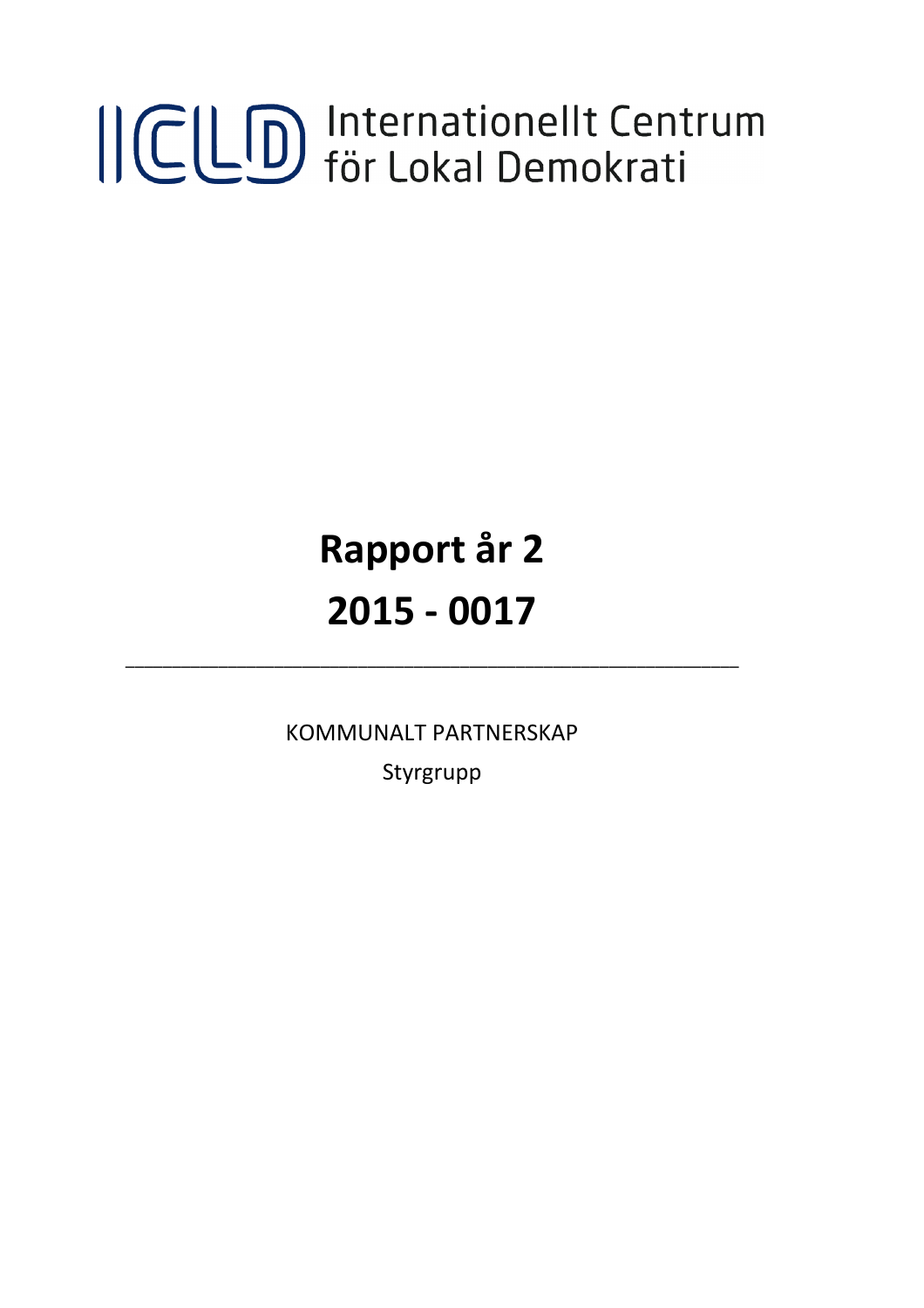## **1 Allmänt**

De styrgruppsinsatser inom Kommunala Partnerskap som finansieras med medel från Sida och förmedlas av ICLD, ska redovisas innan bidrag betalas ut till den svenska part som genomfört insatsen.

Redovisningen ska följa anvisningarna nedan och den beviljade budget som bifogades i beslutet.

### **2 Redovisningens innehåll**

#### 1. **Diarienummer och deltagande parter**

2015 – 0017 Parter är Piteå kommun Sverige och Chinsali Municipalty Zambia

#### 2. **Samordnare för båda parter**

Vera Renberg, Kommunledningsförvaltningen 941 85 Piteå tel 0911-696971

fax 0911-19928 vera.renberg@pitea.se

#### **3. Sammanfattning på engelska och på svenska**

The Steering group has had two formal meetings in Mars 2017 in Chinsali and in June 2017 in Piteå. The members have also taken part in different activities in the project both during their visiys and in activities arranged by the project group.

The Steering group is well aware of as well the mission of ICLD the of the project, and also of their role and mandate.

Not all new members of the Steering group has had the opportunity tomake visits in the countries and that is planned to be done in year three.

The conclusion this far is that the project is running well. The plans have been followed despite the fact that there has been changes of persons in the group both in Chinsali and in Piteå. Plans to support the activities connected to the objectives are done and followed up. A dialog is now ongoing with focus of making a new application when an experience is that three years is a short period to make real differences in sustainable locl democraty. It takes time and it can be starinted by an process of ongoing work for development.

Styrgruppen har haft två formella möten i mars 2017 i Chinsali och i juni 2017 i Piteå. Medlemmarna har också deltagit i olika aktiviteter inom projektet både under de egan visiterna ochockså i aktiviteter arrangerade av projektgruppen.

Styrgruppen är väl medveten om såvä ICLD: s som projektet uppdrag och även om sin roll och sitt mandat.

Inte alla nya medlemmar i styrgruppen har haft möjlighet till besök i respective land och det är planerat under år tre.

Slutsatsen så långt är att projektet löper bra. Planerna har följts trots att det har skett förändringar av personer i gruppen både i Chinsali och i Piteå. Planer för att stödja de aktiviteter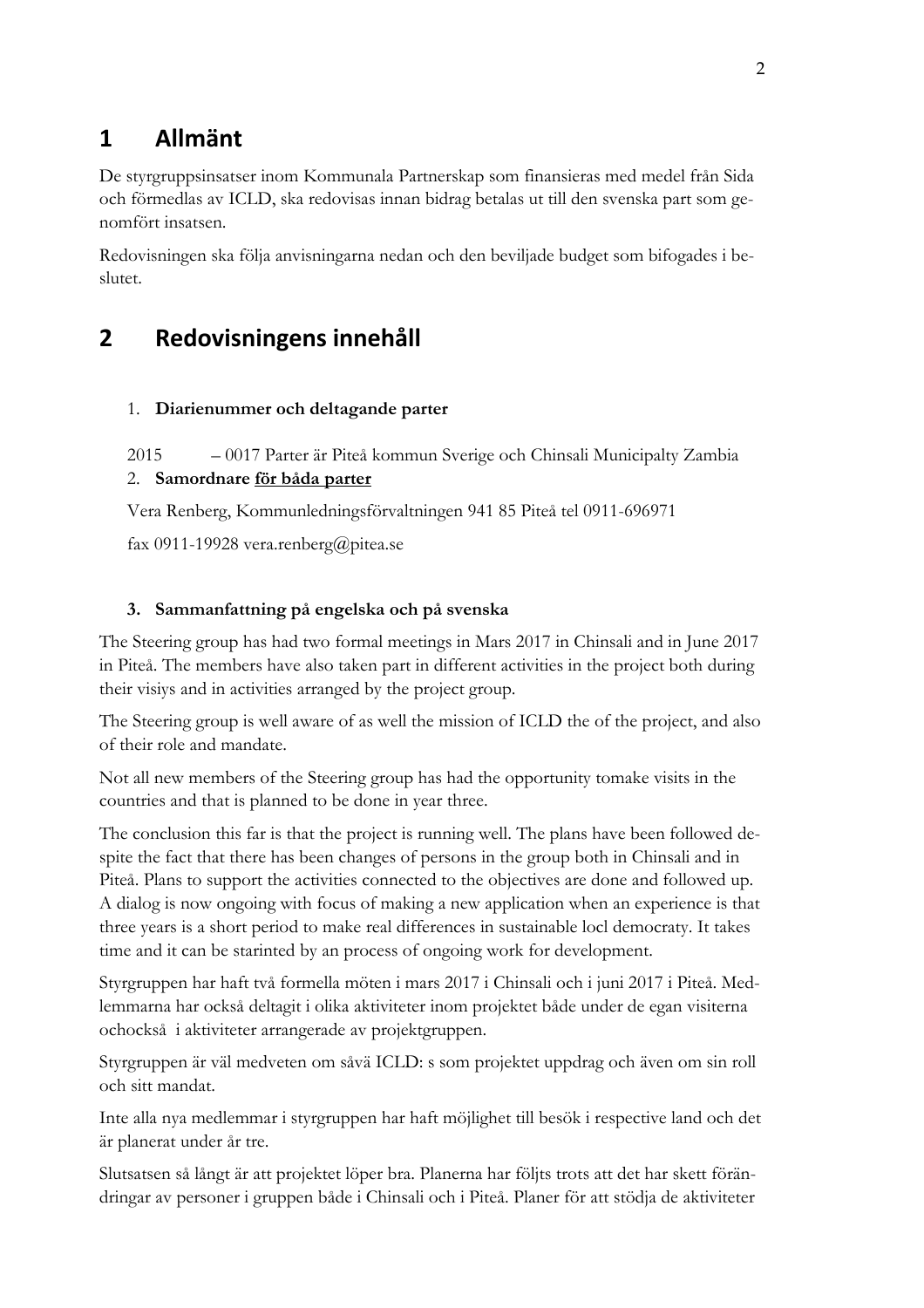som är kopplade till målen görs och följs upp. En dialog pågår nu med fokus på att skapa en ny ansökan utifrån att tre år är en kort period för att göra verkliga hållbara skillnader i det lokala demokratiska arbetet. Det tar tid och är en process som stärks av ett pågående utvecklingsarbete.

#### **4. Bakgrund**

Chinsali is part of Symbio cities and was invited to Sweden for a one-month study tour. During the tour ICLD arranged a mini-matching activity in Kiruna in September 2013 where Piteå participated. We met and during the "speed-dating" we became interested of working together with a focus on development of local democracy. An inception phase was approved and in March and May 2014 delegations with both politicians and officials visited each other. During these visits we were convinced that we wanted to be in a partnership program together and that we both would benefit from cooperation. The formal decision in Sweden was taken by the Chief executive committee and in Chinsali within the body of the municipal counselors. In September 2014 one representative from Piteå (project leader) and two from Chinsali (town clerk and head of environment and social services) met for 4 days in Lusaka writing the proposal together and submitted to the politicians for approval. It was not approved by ICLD so a new application in the same area was made and approved. Since the first time we have been in regular contacts to update each other and for communication regarding this proposal

#### **5. Intern förankring och medverkan**

The decition for cooperation was taken by the Chief Executive Committe in Piteå and in the Council in Chinsali. Both elected officials and officials are participating in the project. The elected officials are both from the leading party, the Social democrats and from the Centerparty. In Chinsali, all the elected officials belong to the national ruling party, the Patriotic Party.

As there are some changes in participation regarding the elected officials both from Chinsali and from Piteå, as there has been elections in Zambia and in Piteå retirement, there were information and dialogs regaring the systems and situation in both contries and municipalities. As an example Womens rool in the Centerparty over time – how femail participation hes risen.

Those who are part of the working project group in Piteå all have their work at the Chief Executive office and do work in the fields of integration, international affairs, human rigth issues, cityzens dialogue.

In Chinsali, the number of officials are quite few and the project group comes from different departments where their normal work benefits from the ongoing project.

In Chinsali all staff has been informed about the project and in Piteå a coffe meeting was held in June a "Foajefika" when the project group from Chinsali did visit Piteå, so they held an information for the staff and we made a brochyr in both Swedish and English to be used both to inform citycenz and coworkers.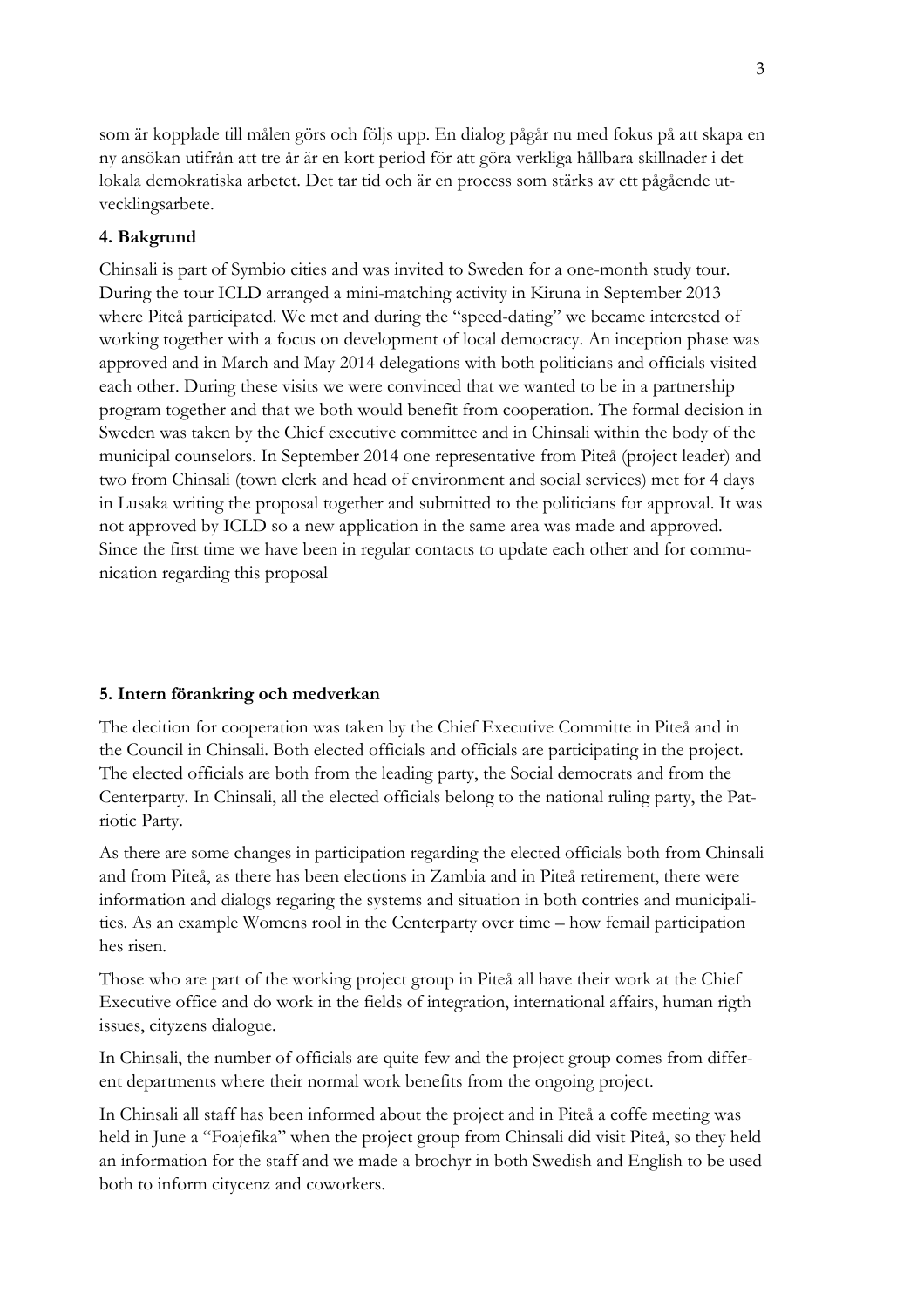In the Steering Group, we have held workshops and dialoges to follow up what is done in the project and what to do in year 3.

#### **6. Extern förankring och medverkan**

Through studyvisits and dialogs with different parts of the municipality and other organisations who have hosted the group, we have shared information and experiences useful for the project. As a sideline to this, persons that we have met in different situations also have had interesting input from the project, from the situation in Chinsali and about how it is possibel and waluable to work together internationally. We have visited a papermill - SmurfitKappa, Bryggan - an economic association, Repris our waste management market we also had a tour with the Chief of the enterprice unit with a purpose to show how we market the city. So, it has been a diverce participation.

#### **7. Styrgruppen**

The Steeering Group consists of 5 persons from Chinsali: in autumn 2016 they were: Thomas Mutale, Mayor, Levis Mumba, Town Clerk, Chilufya Kapwepwe, Director for NGO working with women empowerment project, Mary Sinkala, Local project Leader, And Isaac Mulenga, counicillar.

From Piteå we are 4 represents: Peter Roslund, Mayor did retire and Anders Lundkvist, Deputy Mayor took his place. Anna-Lena Pogulis, Community strategist, Majvor Sjölund Opposition leader, Gerd Sävenstedt also retierd and Vera Renberg is now project leader

#### **8. Samordnarens roll**

Between the formal meetings the project leaders in each country has had an ongoing contact regarding the content of the program in cooperation with the steering group or parts of it. The communication has been done by mail and some periods there has been delays because of problems with Intenet.

The steering group has been used as a speeking partner for planning of visits and the content of visits. They have taken part in activities and had an active rool in arrangements.

Through travel reports they have had the opportunity to follow the activities that has taken place both in the steering group and in the project group.

#### **9. Samarbetsklimat**

The hosting part also chairs the meeting and is responsibel for the minutes from the meetings.

Respect and understanding is a foundation. An open climat an other. Meetings with scharing meels and "fika" has also been important when it has given time to chare some personal experience, have dialoges about conditions for living, family matters in daily life and other things that builds understanding for eachother as persons and cultures.

**10. Redovisning av kostnader -** i förhållande till beviljad budget och genomförda aktiviteter - redovisa både den beviljade budgeten och det faktiska utfallet för respektive poster. Använd den budget ni blivit beviljad och fyll i utfallet i avsedd kolumn.